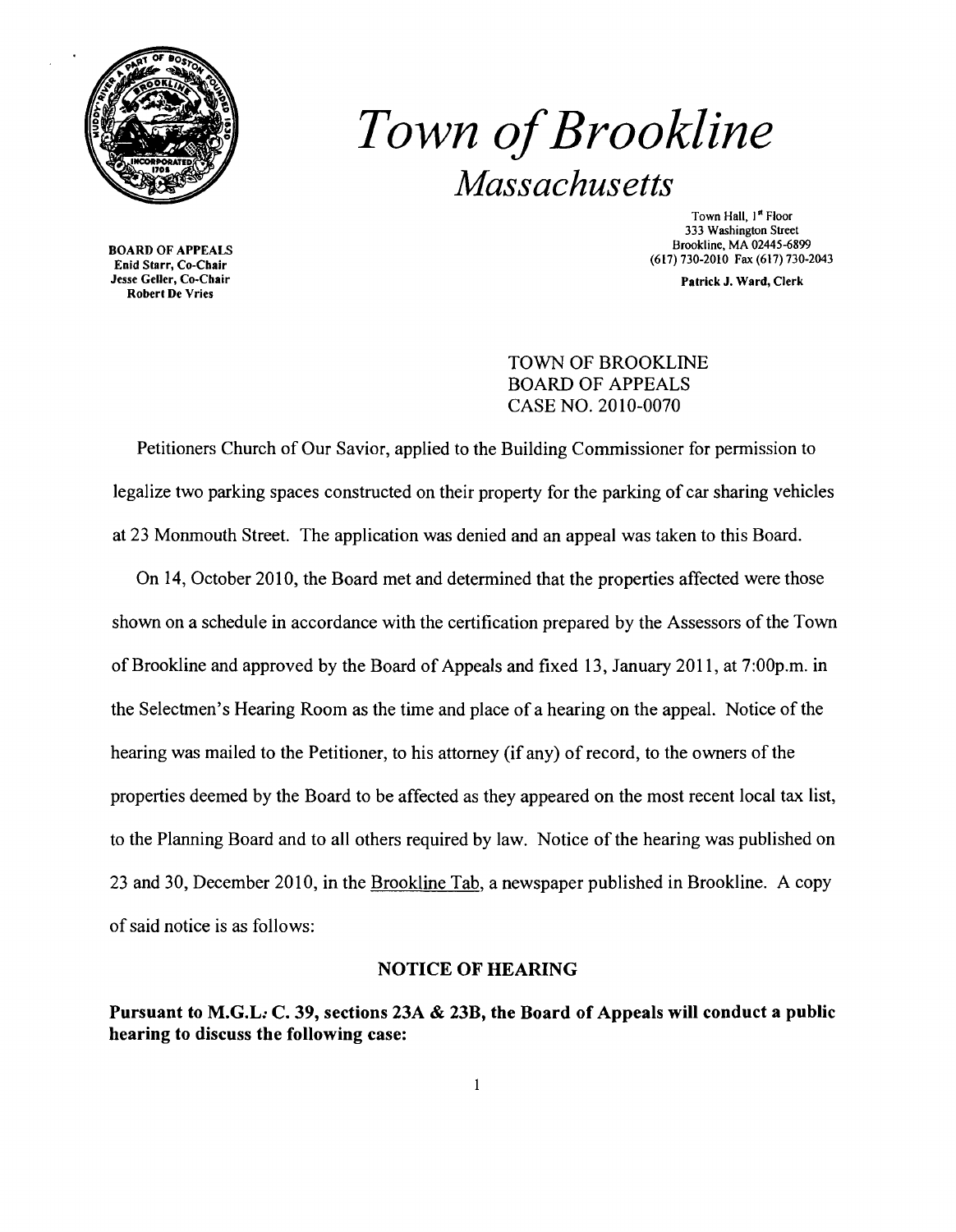Petitioner: Church of Our Savior Owner: Church of Our Savior Location of Premises: 23-25 Monmouth Street Date of Hearing: January 13, 2011 Time of Hearing: 7:00 PM Place of Hearing: Selectmen's Hearing Room, 6th. floor

A public hearing will be held for a variance and/or special permit from:

- 1. 4.07 Table of Use Regulations; Use # 22A (in excess of 10% of spaces available on lot dedicated to CSO vehicles).
- 2. 6.02.4.c; Off-Street Parking Regulations, (religious use), special permit required.
- 3. 6.04.5.c 1); Design of All Off-Street Parking Facilities, (front set-back), special permit required.
- 4. 6.04.12; Design of All Off-Street Parking Facilities, (substitution of other dimensional requirements), special permit required.
- 5. 8.02.2; Alteration or Extension, special permit required.

Of the Zoning By-Law to provide two spaces on your lot for a car sharing organization at 23 Monmouth Street.

Said premise located in a S-1O (single family) residence district.

*Hearings, once opened, may be continued by the Chair to a date and time certain. No further notice will be mailed to abutters or advertised in the TAB. Questions regarding whether a hearing has been continued, or the date and time ofany hearing may be directed to the Zoning Administrator at* 617-734-2134 *or check meeting calendar at:http://calendars.town.brookline.ma.usIMasterTownCalandarl?FormID=158.* 

The Town of Brookline does not discriminate on the basis of disability in admission to, access to, *or operations ofits programs, services or activities. Individuals who need auxiliary aidsfor*  effective communication in programs and services of the Town of Brookline are invited to make *their needs known to the ADA Coordinator, Stephen Bressler, Town of Brookline, 11 Pierce Street, Brookline, MA 02445. Telephone:* (617) *730-2330; TDD* (617) *730-2327.* 

## Enid Starr Jesse Geller Robert De Vries

At the time and place specified in the notice, this Board held a public hearing. Present at the

hearing was Chairman, Jesse Geller and Board Members, Jonathan Book and Christopher

Hussey. The Petitioner was represented by Church Senior Warden A. Stephan Williams of 35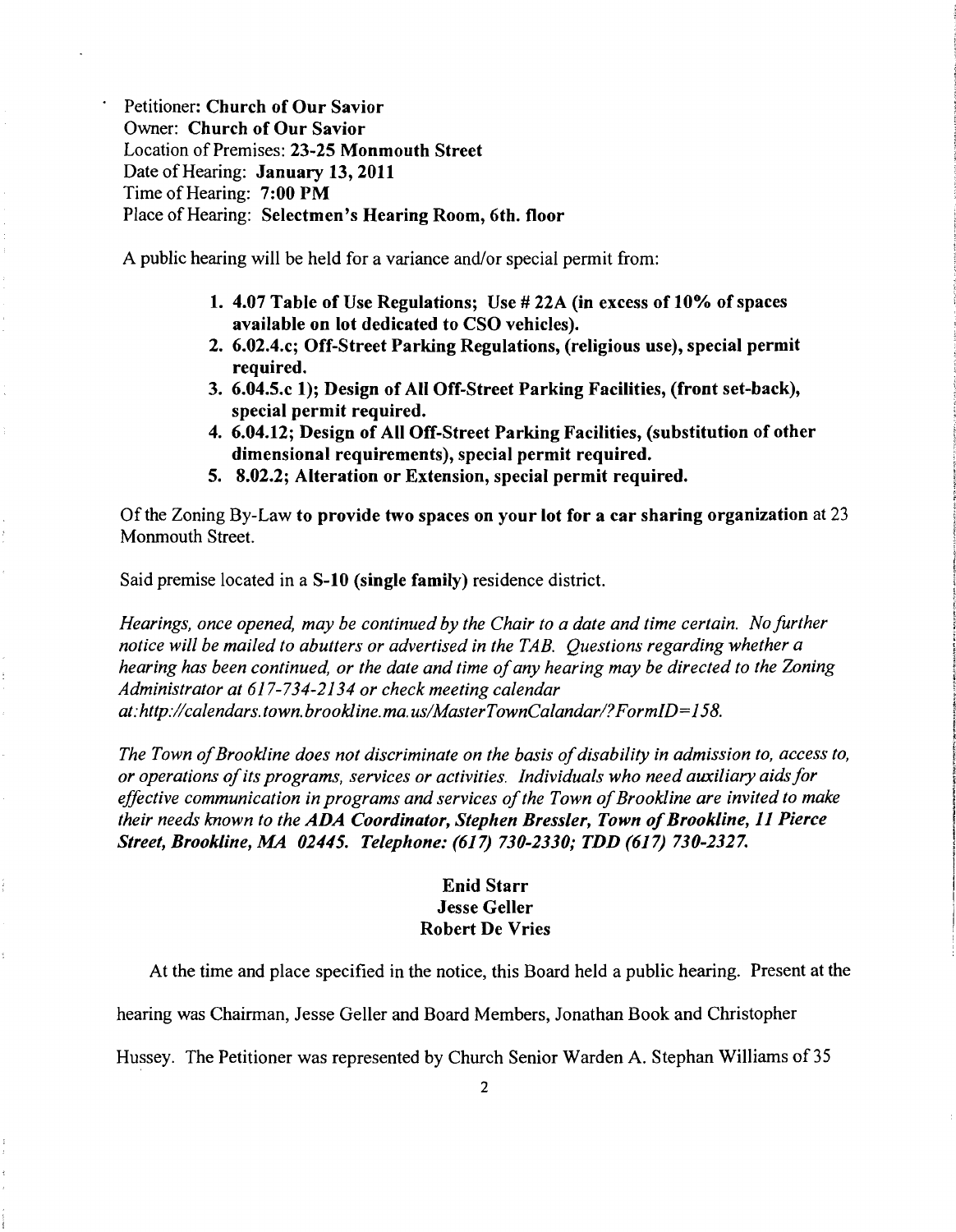Prescott Street. Also in attendance was Fred Lebow of FSL Associates an engineering firm located at 358 Chestnut Hill Ave., Boston, MA 02135. Attorney Williams presented the case before the Board.

Mr. Williams said that 23 Monmouth Street is located one block south of Beacon Street at the southwest corner of the Monmouth Street and Carlton Street intersection. The masonry buildings for the Church of Our Savior are located on the property, which consists of two lots that are held in common ownership. The property is located in the Longwood National Register District. The subject lot has two vehicular access drives, one off of Carlton Street, and another off of Monmouth Street. The Monmouth Street driveway leads to a gravel parking area in the front of the building, signed for use by Zip Car, and to a small parking area along the side and rear. The rest of the property is landscaped with grass, shrubbery and large trees. Mr. Williams said that the Church of Our Savior, proposes to legalize the use of two parking spaces for the use of a car sharing organization service. He said that the Church was approached by a car sharing organization and the use represented a need in the neighborhood. The Church also realized that income derived from the lease of the spaces could help offset rising infrastructure costs within the congregation. The two spaces are located in a front yard parking area, 6 feet from the front lot line. The parking area makes use of an existing driveway near the property's side lot line. Although he was not sure when these spaces were created, he suspects that they were likely installed in 2009. He said the Church was unaware that they needed a building permit for this work and therefore one was never applied for or obtained.The Chairman asked whether anyone in attendance wished to speak either in favor or in opposition to the petition before the Board. No one rose to speak.

3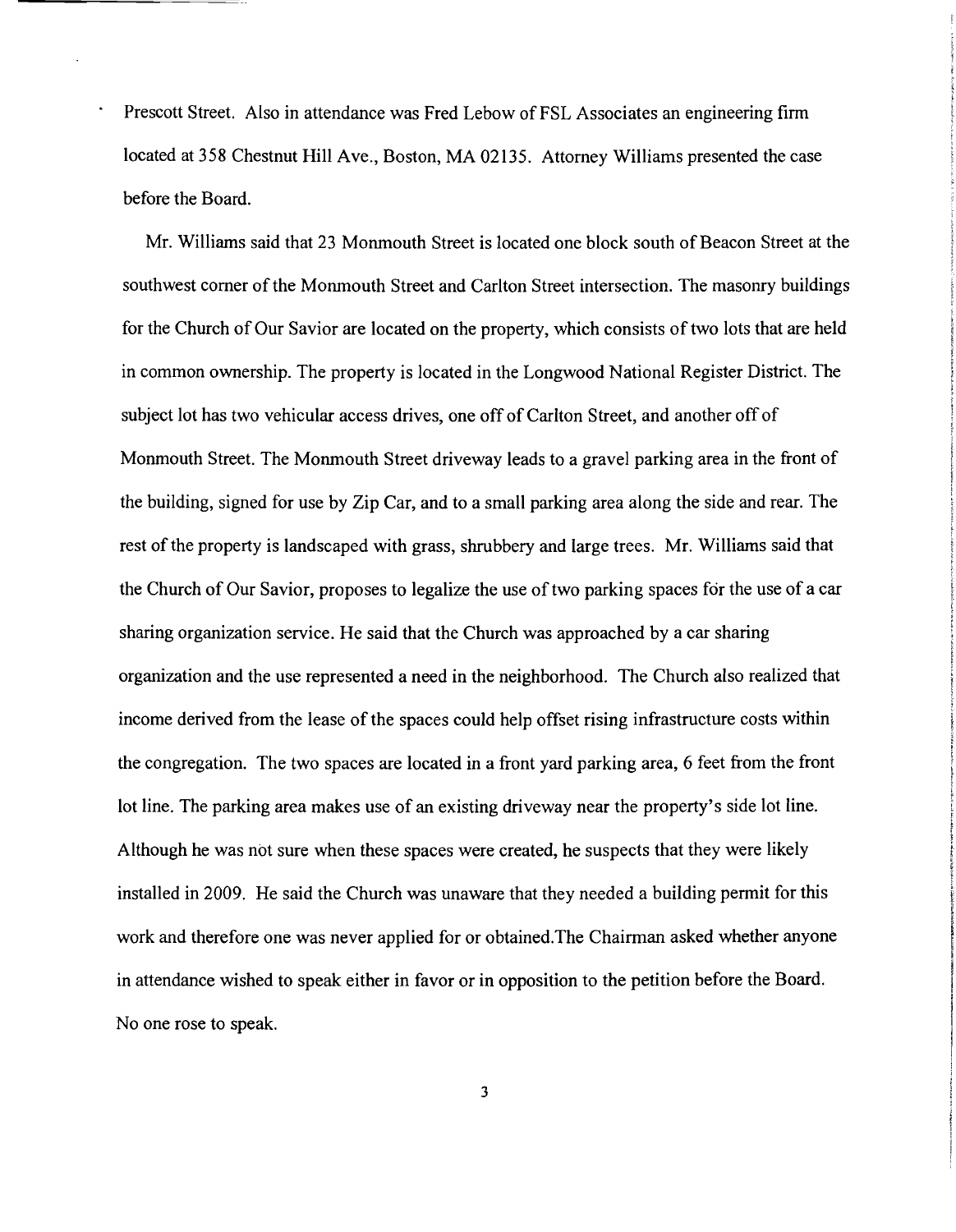Courtney Synowiec, Planner, delivered the findings of the Planning Board.

Section 4.07 – Table of Use Regulations, Use #22A: For religious uses, up to 10 percent of parking spaces on the lot are allowed by right for CSO vehicles, and an additional two spaces beyond the 10 percent cap are allowed by special permit, up to a total of four CSO spaces. It is not clear how many parking spaces this property currently has since not all spaces are well marked. When visiting the property, staff estimated at least 7 to 8 parking spaces on site. The applicant is proposing to use two of those spaces for a CSO. *Special permit required.*  Section 6.02.4.c - Off-Street Parking Regulations (religious use): The Board of Appeals may by special permit allow a modification in the requirements specified in Article 6 as applied to Use 10 to the extent necessary to allow reasonable development of such a use in general harmony with other uses. *Use 10 only includes educational uses exempt from the Zoning Act, Ch. 40A, §3, and does not include religious uses, which are listed as Use* 9 *in the Table ofUses. This section likely is not applicable to this proposal.* 

Section 6.04.5.c.1 - Design of All Off-Street Parking Facilities (front yard setback) Section 6.04.12 - Design of All Off-Street Parking Facilities: The Board of Appeals may by special permit allow for the substitution of other dimensional requirements where new parking facilities are being installed to serve existing structures and land uses. *Special permit required.* Section 8.02.2 - Alteration or Extension

Ms. Synowiec reported that the Planning Board was not opposed to the legalization and use of

these parking spaces by a car-sharing organization. Although the Planning Board does not usually support locating parking spaces in the front yard, these spaces are far from the comer intersection, which is the most prominent portion of the property, and a hedge has been planted to partially screen the parking area. Additional vegetative screening around the perimeter of the parking area would be beneficial. The gravel parking area is clearly defined and well maintained, and renting the spaces to a car sharing organization provides revenue to the church and a service to those in the neighborhood. The parking area should remain finished either in gravel or some other permeable paver. Therefore, the Planning Board recommends approval of the proposal and the plan prepared by FSL Associates and dated 11/30/2010, subject to the following conditions:

- 1. There shall be no more than two parking spaces on site dedicated to Zip Car, or any other car sharing organization.
- 2. The parking area shall be maintained with either gravel or permeable pavement.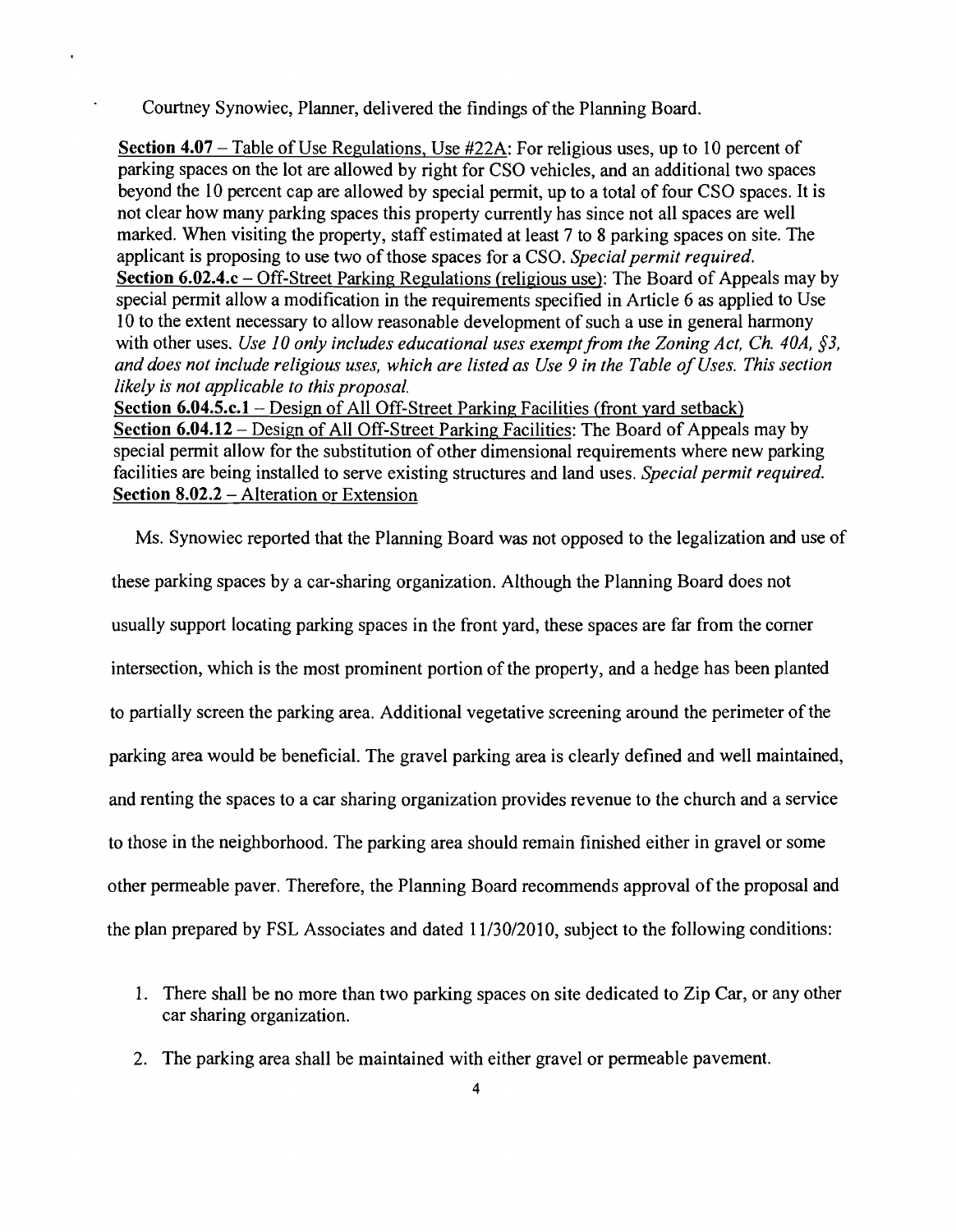- 3. The applicant shall retroactively apply for a building permit to install two parking spaces in the front yard setback and pay all fees and fines associated with the work.
- 4. Prior to a final sign off of the building permit, the applicant shall install additional vegetative screening around the front and sides of the parking area, and the Assistant Director for Regulatory Planning shall confirm its satisfactory installation upon a site visit.
- 5. Prior to issuance of a building permit to legalize the parking spaces, the applicant shall submit to the Building Commissioner to ensure conformance with the Board of Appeals decision: 1) a final site plan, stamped and signed by a registered engineer or land surveyor; and 2) evidence the Board of Appeals decision has been recorded at the Registry of Deeds.

The Chairman then called upon Michael Shepard, Building Commissioner, to deliver the comments of the Building Department. Mr. Shepard responded that the Building Department was not opposed to the legalization of these parking spaces. He said that the Board should consider an additional condition requiring the petitioner to obtain an open air parking license annually from the Board of Selectmen. Also he recommended the insertion of the word "certified" in place of "final in the last condition recommended by the Planning Board.

During deliberations, Board Members were unanimous in their disappointment and frustration that the work was done without benefit of a building permit. Board Member Book was concerned that the parking spaces appeared offensive in an otherwise pristine setting. He did note however, that no one from the public, particularly nearby residents seemed to be concerned. Board Member Hussey stated that the Planning Board should require a certified site plan before cases like this are forwarded to the Board. Ms. Synowiec responded that a plan was provided, although not certified, as the petitioner desired to keep costs to a minimum should the appeal be denied.

5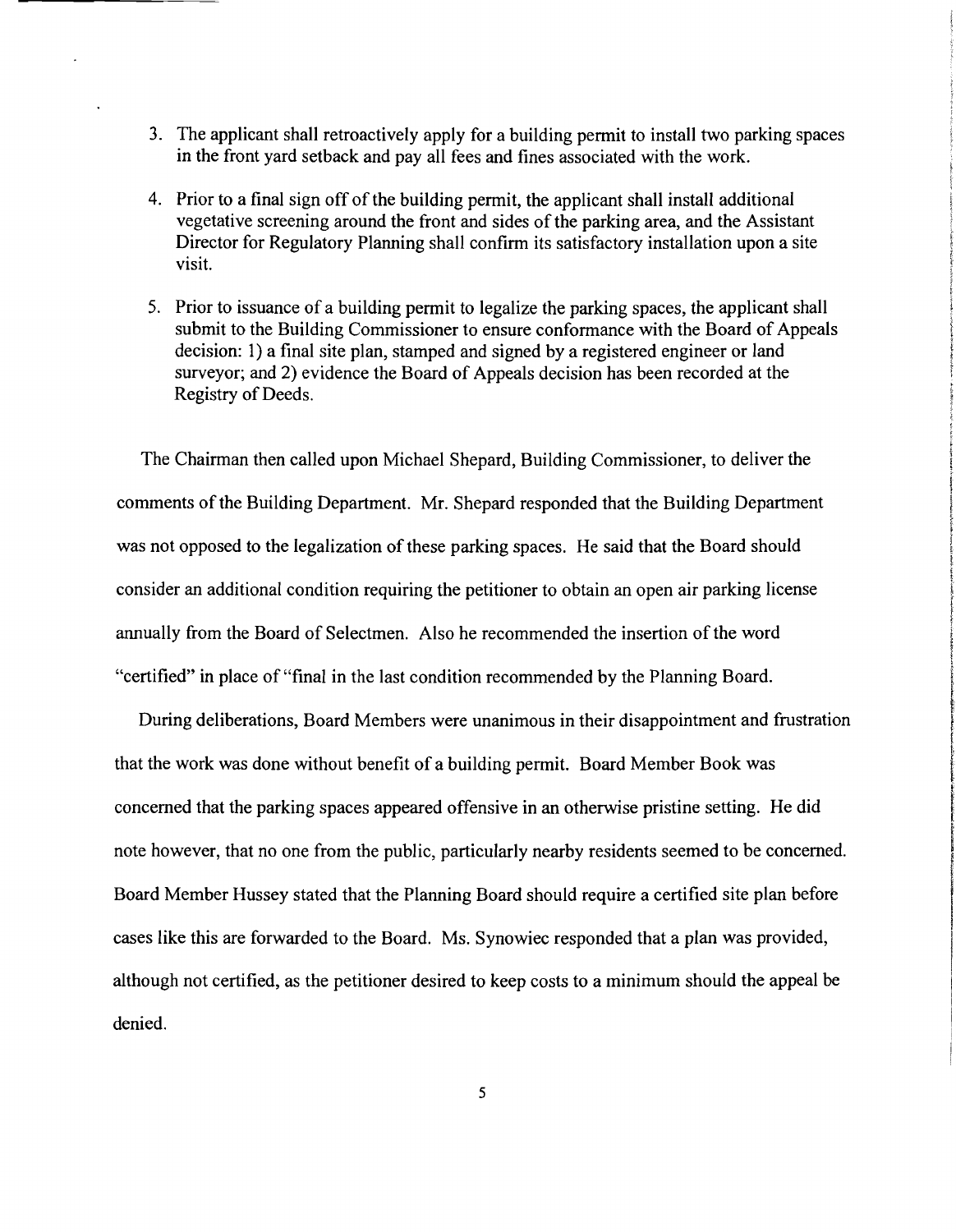The Board, having deliberated on this matter and having considered the foregoing testimony, concludes that it is desirable to grant Special Permits and that the petitioner has satisfied the requirements necessary for relief under Sections 4.07, 6.04.12, 8.02.2, and 9.05 of the Zoning By-Law and made the following specific findings pursuant to Section 9.05 of the Zoning By-Law:

- a. The specific site is an appropriate location for such a use, structure, or condition.
- b. The use as developed will not adversely affect the neighborhood.
- c. There will be no nuisance or serious hazard to vehicles or pedestrians.
- d. Adequate and appropriate facilities will be provided for the proper operation of the proposed use.

Accordingly, the Board voted unanimously to grant the requested relief subject to the

following conditions:

- 1. There shall be no more than two parking spaces on site dedicated to Zip Car, or any other car sharing organization.
- 2. The parking area shall be maintained with either gravel or permeable pavement.
- 3. The applicant shall retroactively apply for a building permit to install two parking spaces in the front yard setback and pay all fees and fines associated with the work.
- 4. Prior to a final sign off of the building permit, the applicant shall install additional vegetative screening around the front and sides of the parking area, and the Assistant Director for Regulatory Planning shall confirm its satisfactory installation upon a site visit.
- 5. The applicant shall obtain an open air parking license annually from the Board of Selectmen.
- 6. Prior to issuance of a building permit to legalize the parking spaces, the applicant shall submit to the Building Commissioner to ensure conformance with the Board of Appeals decision: 1) a certified site plan, stamped and signed by a registered engineer or land surveyor; and 2) evidence the Board of Appeals decision has been recorded at the Registry of Deeds.